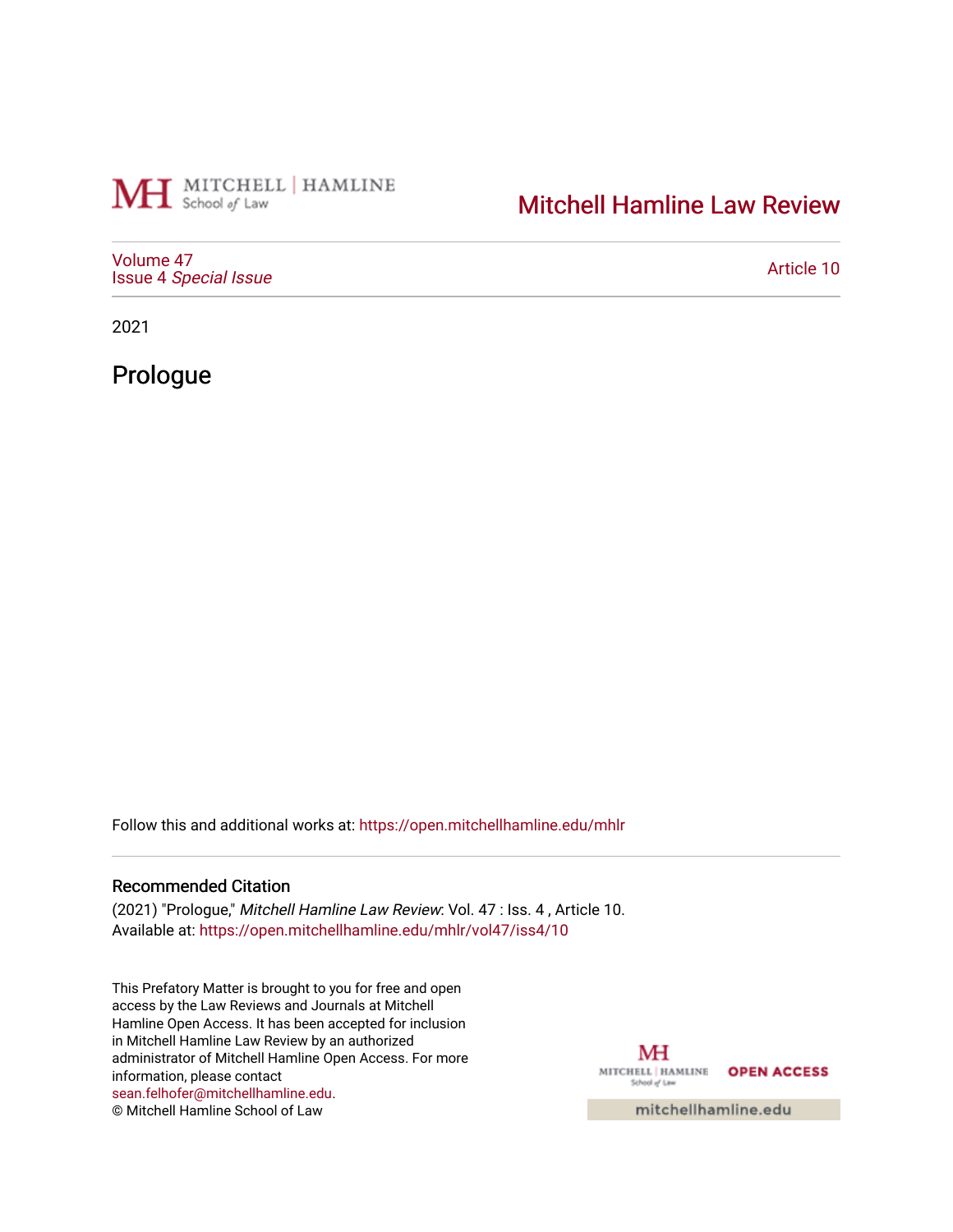## PROLOGUE

After the murder of George Floyd by former Minneapolis Police Department (MPD) Officer Derek Chauvin and three other MPD officers, the student-run legal academic journals at Minnesota's three law schools, like various institutions across this nation, were forced to reckon with the stark racial inequality that had been present among us long before this nation was created. Abby Oakland, Editor-in-Chief (EIC) of the *Minnesota Law Review*, reached out to other Minnesota Law EICs to collaborate on a joint publication addressing important themes surrounding racial inequality, police brutality, and other issues plaguing our legal justice system. We expanded the scope of the project to include other student-run legal academic journals at Mitchell Hamline and University of St. Thomas.

The objective of the collaboration was to use our platforms and collective effort to work with scholars to publish cuttingedge, timely, and thought-provoking articles addressing social justice issues including racial inequality and policing both at home in Minnesota and in the nation-at-large. We are proud to present our joint publication that has been over a year in the making, *Racial Inequality in the Legal System Locally and Nationally*. This joint venture would not have been possible without the tireless efforts of the staff members and editors across our six journals who went above and beyond and worked selflessly to bring this publication to fruition. Thanks are also due to our wonderful authors who answered our call to create insightful scholarship. Finally, thanks to Abby Oakland for her efforts in leading this initiative and in putting together this joint publication.

In the first article, Ramsey County Public Defender Greg Egan takes an empirical look at second-degree felony murder convictions sentenced from 2012 through 2018 in Hennepin and Ramsey counties to detail the racial inequities in Minnesota's felony-murder doctrine. In the second article, Professor David Schultz conducts a methodological exploration of what it would take to reform the institution of policing in the United States. In the third article, *Minnesota Journal of Law and Inequality*'s (*JLI*) editors trace the history of policing in the United States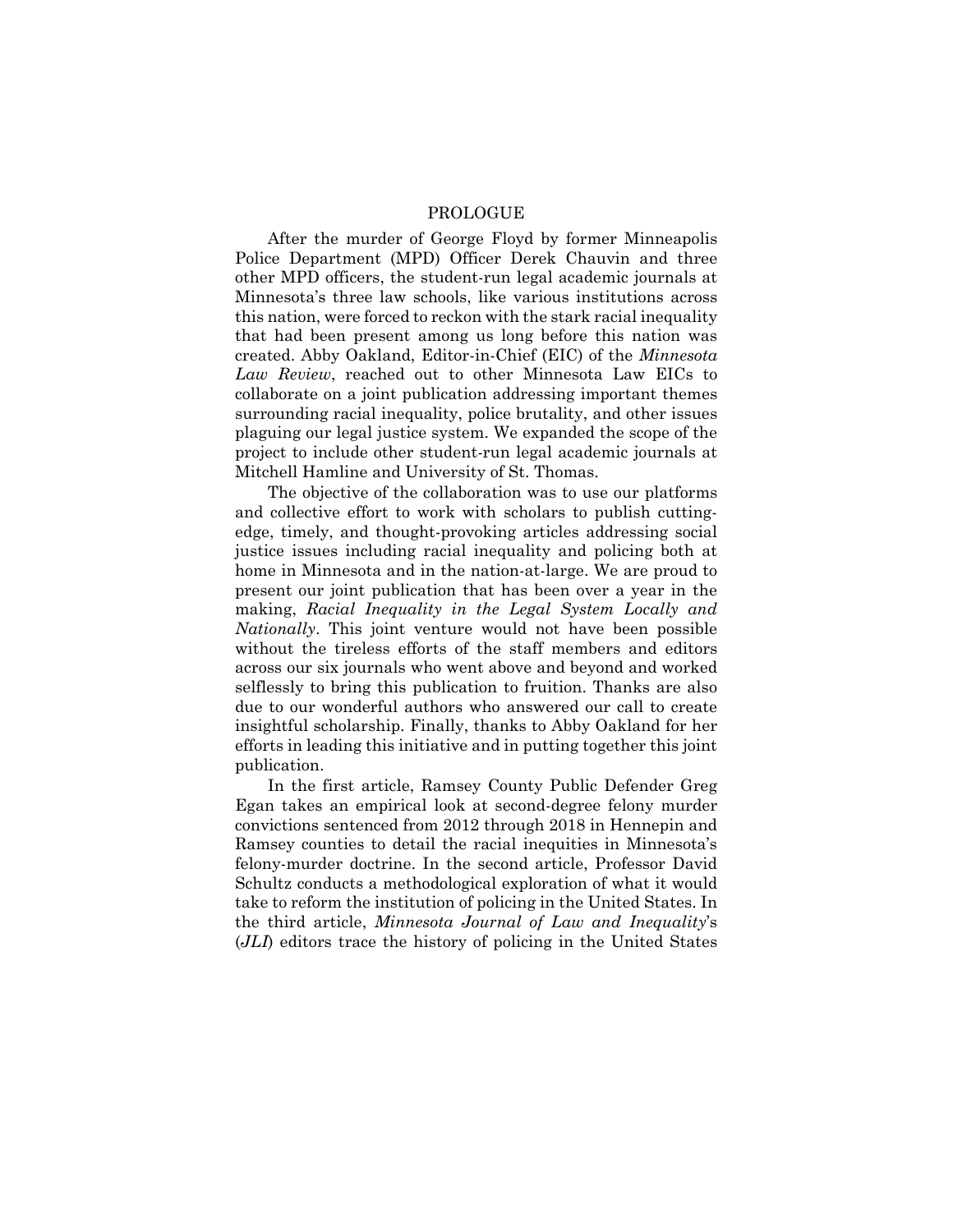since its colonial days, outline the decades of failure to achieve meaningful progress in Minneapolis, and advocate for the redirection of MPD funding to violence prevention and alternative responses. Then, *Reassessing the Judicial Empathy Debate* examines the science of empathy, suggesting that attempts to remove it from the courtroom may have been counterproductive and that a more equitable society may require a thoughtful embrace of empathy in legal decision making.

*This is Minnesota*, a collaboration among students at the University of Minnesota Law School, examines the lack of diversity at the school by sharing the experience of Black students, comparing the school to its peer groups, and suggesting options for improving both the number of Black students and their experiences once at the school. Then in *Entrenched Racial Hierarchy*, Kevin Woodson explains and connects the various factors that contribute to the lack of diversity and lack of Black students in U.S. law schools.

In *Correction of Monumental Judicial Malpractice*, Michael J. Pastrick illustrates the reasoning behind why historical figures who engaged in or supported slavery and segregation in the United States cannot symbolize justice today, and calls on courts to replace such antiquated figures to better symbolize equal justice for all.

In *Educational Adequacy Challenges: The Impact on Minnesota Charter Schools*, Wendy Baudoin explores the challenges to the educational systems in Minnesota, analyzing the history of public education and segregation within the Midwest.

In *The Human Journey Toward Justice: Reflections in the Wake of the Murder of George Floyd from a Community of Practitioners*, Dr. Raj Sethuraju, et. al. examine the community impact following the killing of George Floyd

In *The Seven (at least) Lessons of the Myon Burrell Case*, Leslie E. Redmond and Mark Osler closely examine the Myon Burrell case and how it features many of the most pressing issues in criminal justice.

We hope these articles contribute to a better understanding of the systemic inequality inherent to our legal system and the society-at-large.

With Gratitude & In Solidarity